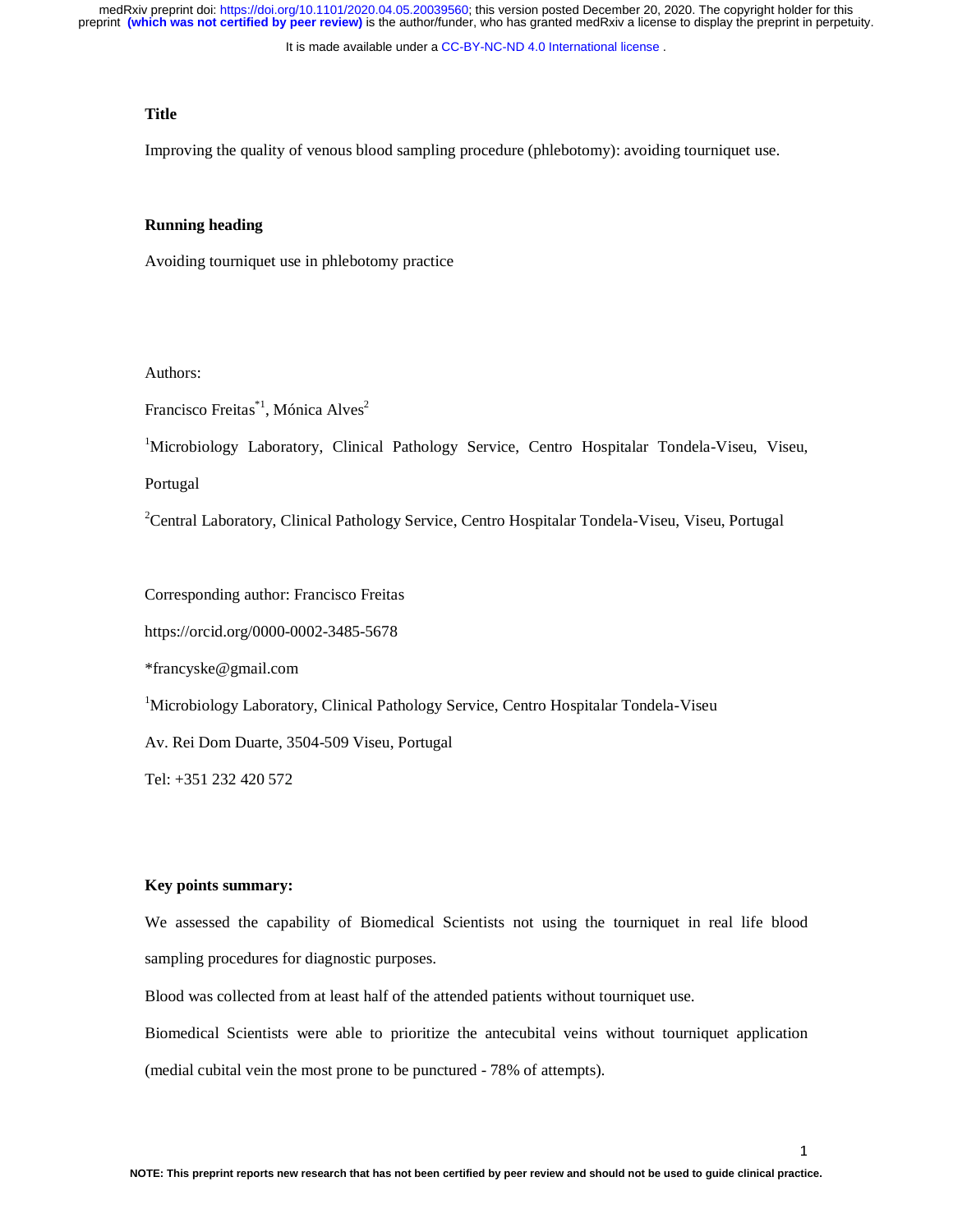It is made available under a CC-BY-NC-ND 4.0 International license.

#### **Abstract**

Background: Guidelines for venous blood sampling procedure (phlebotomy) discourage tourniquet use whenever possible. Here, we aimed to assess the Biomedical Scientists capability of not using the tourniquet in phlebotomy, which we hypothesized to be equal to 50% of the patients attended, and identifying the most frequent venipuncture site.

Materials and Methods: We selected and assigned two (BMS) with the same age (41 years) and experience (20 years) to record ten phlebotomy days, the first with prioritized and the latter with nonprioritized patients. In a simple record form, each acquired daily data for the number of attended patients, age and gender, the frequency of non-tourniquet usage and the punctured vein. To test our work hypothesis we used the two-tailed single sample t-test ( $p < 0.05$ ). Differences between age-group means and non-tourniquet use means by each BMS were tested by two-tailed t-test for independent means ( $p <$ 0.05).

Results: In 10 phlebotomy days 683 patients were attended, with males representing 43,2% of the population. We found no statistically difference between age-group means. The combined capability of non-tourniquet use was 50,5%, which did not differ from our null hypothesis, but the individual groupmeans were statistically different, being 33% and 66.9% in the prioritized vs non-prioritized group. The medial cubital vein was the most prone to be punctured (77,7%).

Conclusions: We have shown that performing phlebotomies without tourniquet use is possible and desirable in at least half of the attended patients, though being more limited in specific group populations. Our results provide room for quality improvement in the laboratory pre-analytical phase.

**Keywords:** tourniquet application; phlebotomy; venous blood sampling; guideline; pre-analytical phase; quality improvement.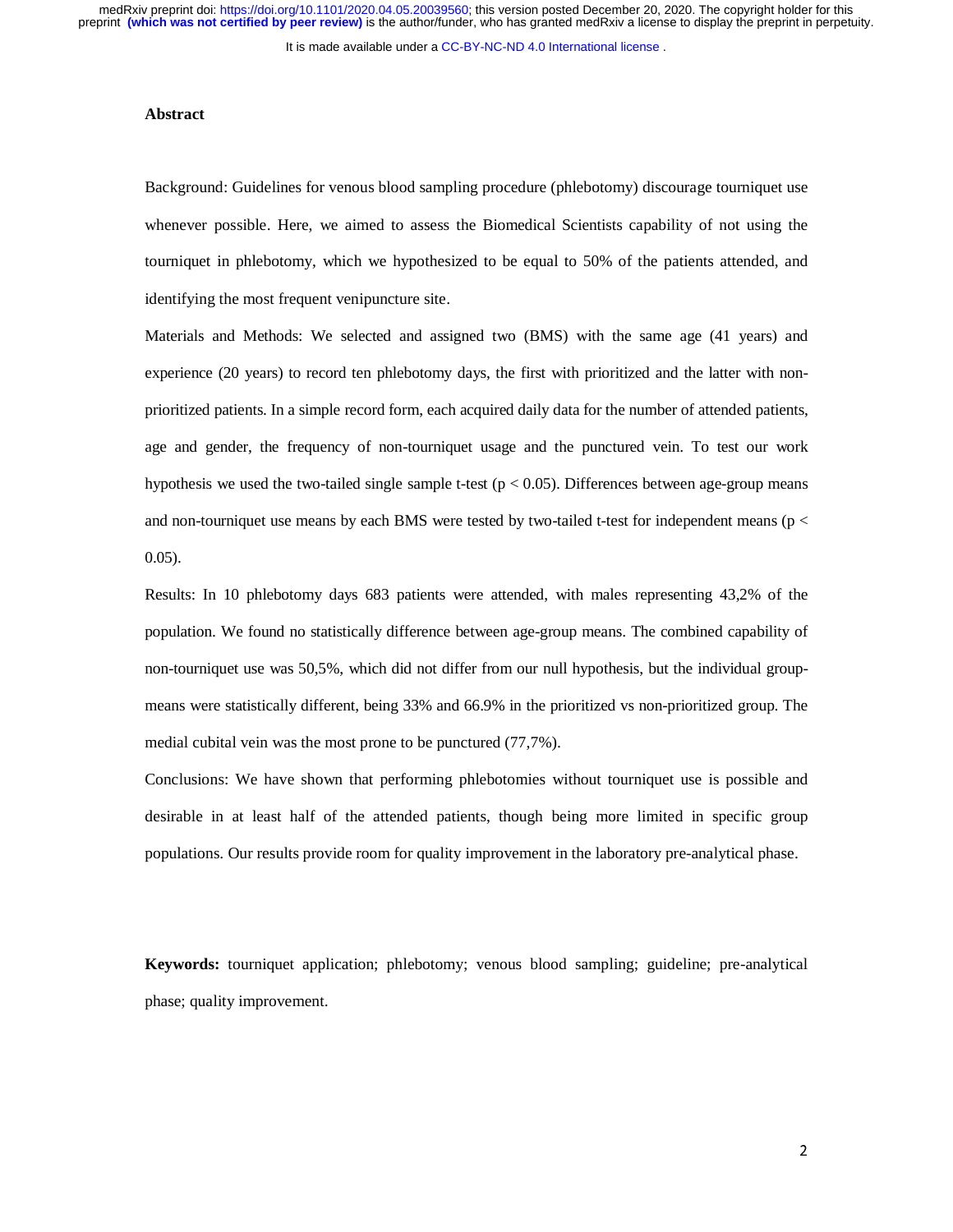It is made available under a CC-BY-NC-ND 4.0 International license.

#### **1. Introduction**

Phlebotomy (venous blood sampling) is probably the most common invasive procedure performed in health-care, being a fundamental basis for surveillance, diagnosis and treatment of patients, and is part of the pre-analytical phase (before the sample is analysed in a laboratory). In Portugal, phlebotomy is a part of the routine day work mainly of nonmedical personnel like nurses and Biomedical Scientists (BMS), also known as Medical Laboratory Technicians. In an ageing world, this procedure is becoming more frequent and sometimes more difficult due to patient multiple morbidities and/or disabilities.

Several guidelines or recommendations are available to standardize venous blood sampling practice, like the Joint EFLM-COLABIOCLI [1] or the CLSI GP41-A7 standard [2], with both having a detailed step-by-step approach.

Here we point out to the tourniquet application step, which we usually use less than a minute to constrict venous circulation, gaining better vein location and access. Both of the above guidelines discourage its use whenever possible, due to the effects on haemoconcentration, which can lead to spurious results [3-6] or possible hemolysis due to prolonged venous stasis [7,8], thus impacting on patient safety and results turnaround time.

Lima-Oliveira and co-workers have published on tourniquet application time and demonstrated that the CLSI H3-A6 standard [9] induces increased application time [10,11], which led to a modification proposal on the procedure by applying the tourniquet on step IX rather than on step VI [4]. Still, the actual GP41-A7 standard recommend putting gloves on after applying tourniquet. It also declares that the phlebotomist may not be able to prioritize the antecubital veins without tourniquet application [2]. In our laboratory, BMS are sensitive to tourniquet application time and proceed to early release after needle insertion, but only a few are prone to let the tourniquet out of process whenever possible. In light of this, and since there is a gap of data in the literature, the aim of the present study was to assess the Biomedical Scientists capability of not using the tourniquet in real life blood sampling procedures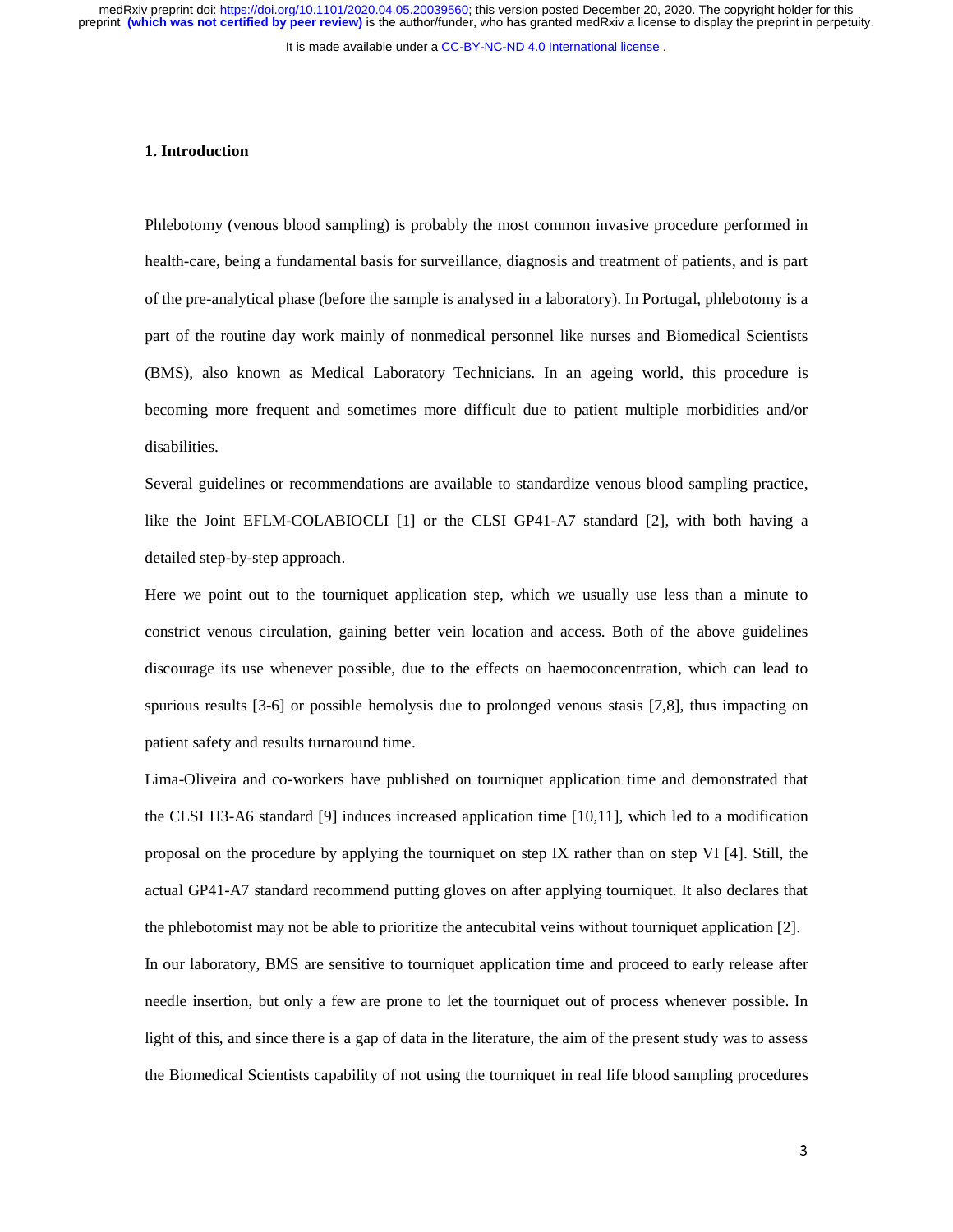It is made available under a CC-BY-NC-ND 4.0 International license.

for diagnostic purposes. We hypothesised that our capability of non-tourniquet use equals 50% of attended patients. We also aim to identify the most frequent venipuncture site without tourniquet use.

#### **2. Materials and Methods**

#### **2.1 Subjects and Materials**

Our laboratory has five boxes for blood sampling procedures, three for non-prioritized and two for prioritized patients. In the first group, we usually attend general outpatients with a first medical consultation or in follow-up, for an elective surgery or under oral anticoagulants. In the second group, the Portuguese law stands that public hospitals should gave priority to outpatients with physical (in wheel chair / litter/ other) or mental disabilities, pregnant women, and people accompanied by infants. Our laboratory also prioritize patients with type I diabetes, with prescribed exams made in an external laboratory or another following exam in the hospital, and children (6-12 years). Other outpatients are attended only after these.

To standardize the evaluation of tourniquet application and reduce bias between patient-groups, we selected and assigned two biomedical scientists (BMS) with the same age (41 years) and experience (20 years), one for each group.

No informed consent or ethical approval was required for this study, as no specific patient information is presented.

### **2.2 Methods**

In a two-day practical coaching period, BMS were instructed to avoid tourniquet use whenever possible, by asking every patient to make a fist first (without pumping), in order to assess the presence of prominent veins (prioritizing antecubital), and the possibility of a direct phlebotomy. When blood flow starts, the fist shall then be open. If not possible or confident enough to perform, phlebotomy should be made using the tourniquet. In general, our blood sampling procedure follows the steps of EFLM-COLABIOCLI recommendations [1].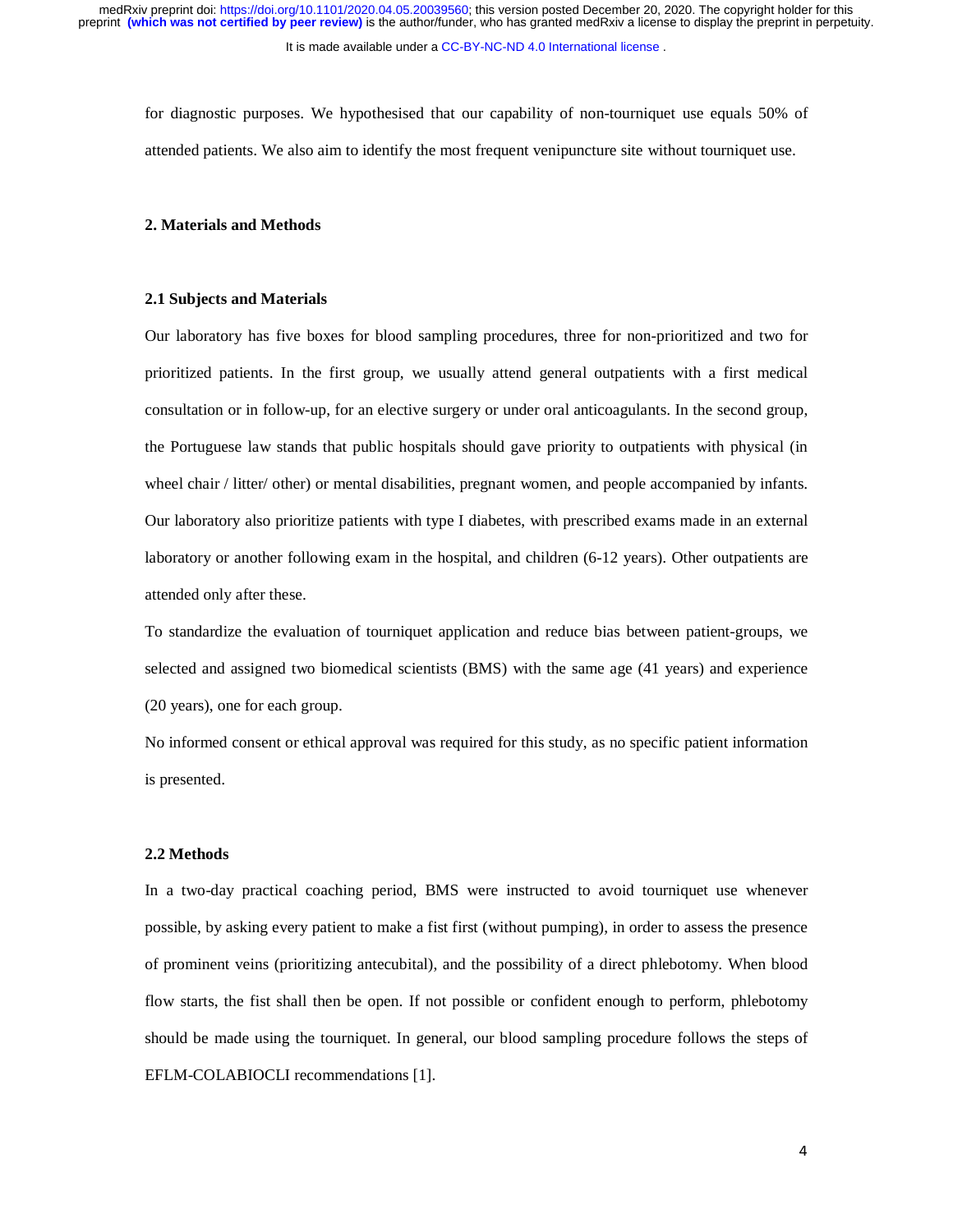It is made available under a CC-BY-NC-ND 4.0 International license.

The study was conducted between April  $2<sup>nd</sup>$  and May 10<sup>th</sup> 2019, a period in which both BMS recorded ten phlebotomy days. In a simple record form, each acquired daily data for the number of attended patients, age and gender, the frequency of non-tourniquet usage and the respectively punctured vein.

## **2.3 Statistical analysis**

To test our work hypothesis, we used relative and combined frequencies of the attended patients without tourniquet use, and tested the difference with the two-tailed single sample t-test ( $p < 0.05$ ). The Kolmogorov-Smirnov test was used to assess the normality of distribution of investigated variables (age and non-tourniquet use), which were considered to be normally distributed. Differences between age-group means and non-tourniquet use means by each BMS were tested by two-tailed t-test for independent means  $(p < 0.05)$ . To present data on the punctured vein without tourniquet use we used absolute count and relative frequencies. Statistical analysis was done using SPSS version 20 software (IBM Corporation, Armonk, NY, USA).

## **3. Results**

The main results of the present study are summarized in Table 1. In 10 phlebotomy days both BMS attended 683 patients (plus 23 in non-priority group), with males representing 43,2% of the total population. We found no statistically difference between age-group means ( $p = 0.334$ ). Considering the non-tourniquet use, we verified that the individual means were statistically different ( $p = <0.001$ ), with BMS 1 having all of ten 10 days above 53%, while BMS 2 had only ~42% in two days. The combined capability of non-tourniquet use was shown to be 50,5% (345 out of 683 attended patients), which did not differ from our null hypothesis ( $p = 0.909$ ). None of the BMS reported a failed phlebotomy when not using the tourniquet.

As stated in Table 2, the medial cubital vein was the most prone (77,7%) to be punctured when tourniquet was not used, followed by the basilica and cephalic veins respectively, with both BMS presenting the same pattern.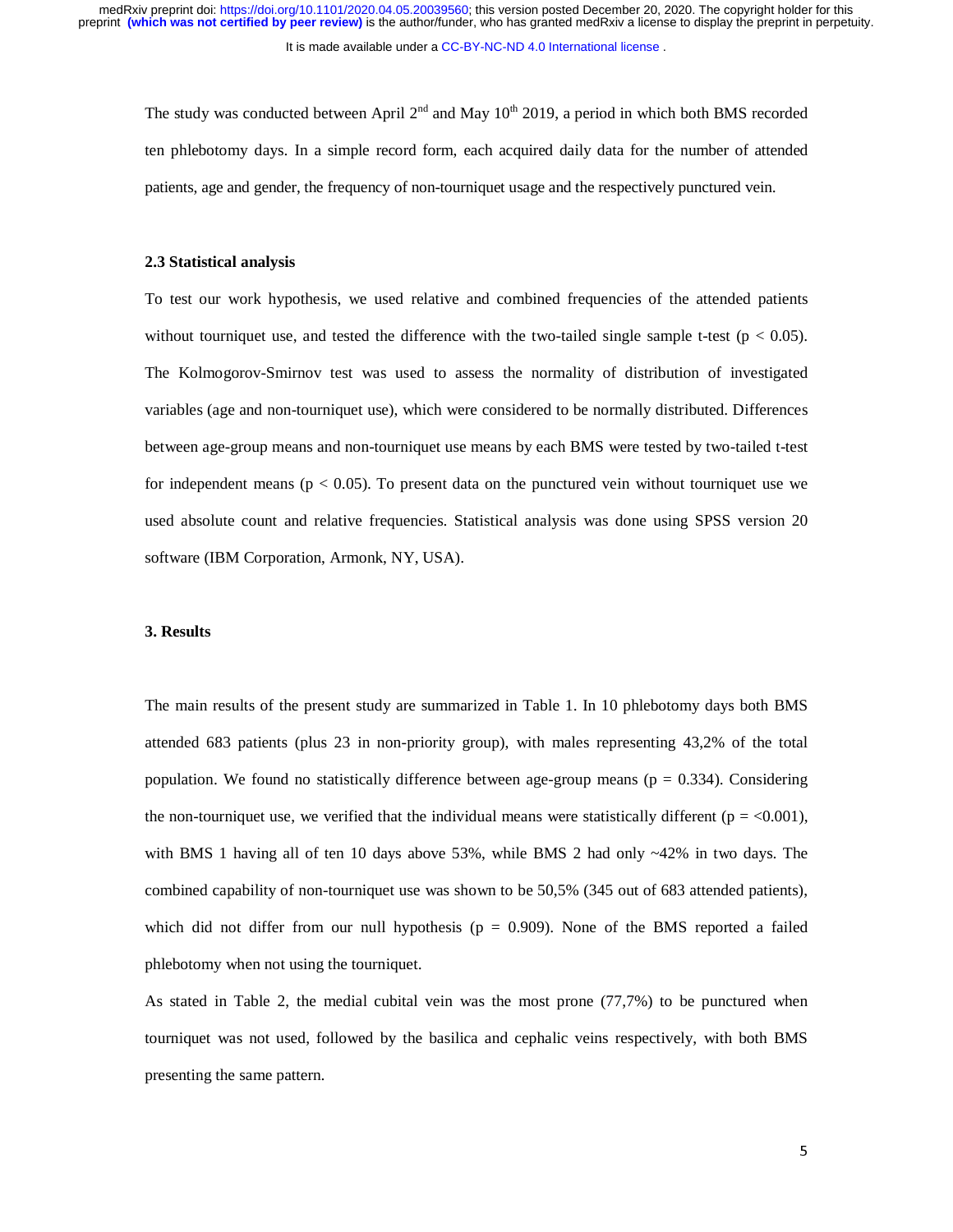It is made available under a CC-BY-NC-ND 4.0 International license.

## **4. Discussion**

Tourniquet use in blood sampling procedures has been a source for several studies, mainly directed to its potential to produce spurious analytical results and impact on patient safety. Current evidence suggests that prolonged tourniquet application time  $(> 1 \text{ min})$  can lead to results exceeding the current analytical quality specifications for desirable bias, either in biochemical (total protein, albumin, potassium and calcium) or heamathological testing (WBC, RBC, hemoglobin, hematocrit, lymphocytes and monocytes) [5,6,12,13]. Interestingly, platelet function assessed by multiple electrode aggregometry [3], and erythrocyte deformability and aggregation also seem to be significantly affected [14,15]. Higher rates of hemolyzed samples are also associated with tourniquet application times greater than one minute [7,8], leading to rejection and new sample request, impacting on tests turnaround times.

In face of the raised issues, a new device to locate veins by transillumination technology has been tested, and proved to be a useful tool by eliminating the venous stasis and improving the quality of phlebotomy procedures, especially critical in patients with difficult or small veins, such as children and old people [5,16]. Despite the advantages, this technology has not paved its way into the healthcare setting, which is also our case scenario.

To our knowledge, this is the first study reporting on the real capability of non-tourniquet use when performing a phlebotomy, which we have shown to be 50,5% of attended patients, confirming our working hypothesis. This value will set the benchmark for future studies on this problematic. Since our laboratory has three boxes for non-prioritized and two for prioritized patients, with appropriate educational interventions we can project a potentially non-tourniquet phlebotomy ratio well >50%.

The medial cubital vein was paramount to our results (Table 2), because it's the most prominent and easy to puncture, usually doesn't roll under the skin, and is also a good choice to prevent nerve injury and an hemolyzed sample [1, 17-19]. Currently there is no study with which we can compare our results, but as stated by Lima-Oliveira et al, about 78% of phlebotomies in outpatients are performed in the medial cubital vein when using a tourniquet [20], and we have achieved similar results without its use.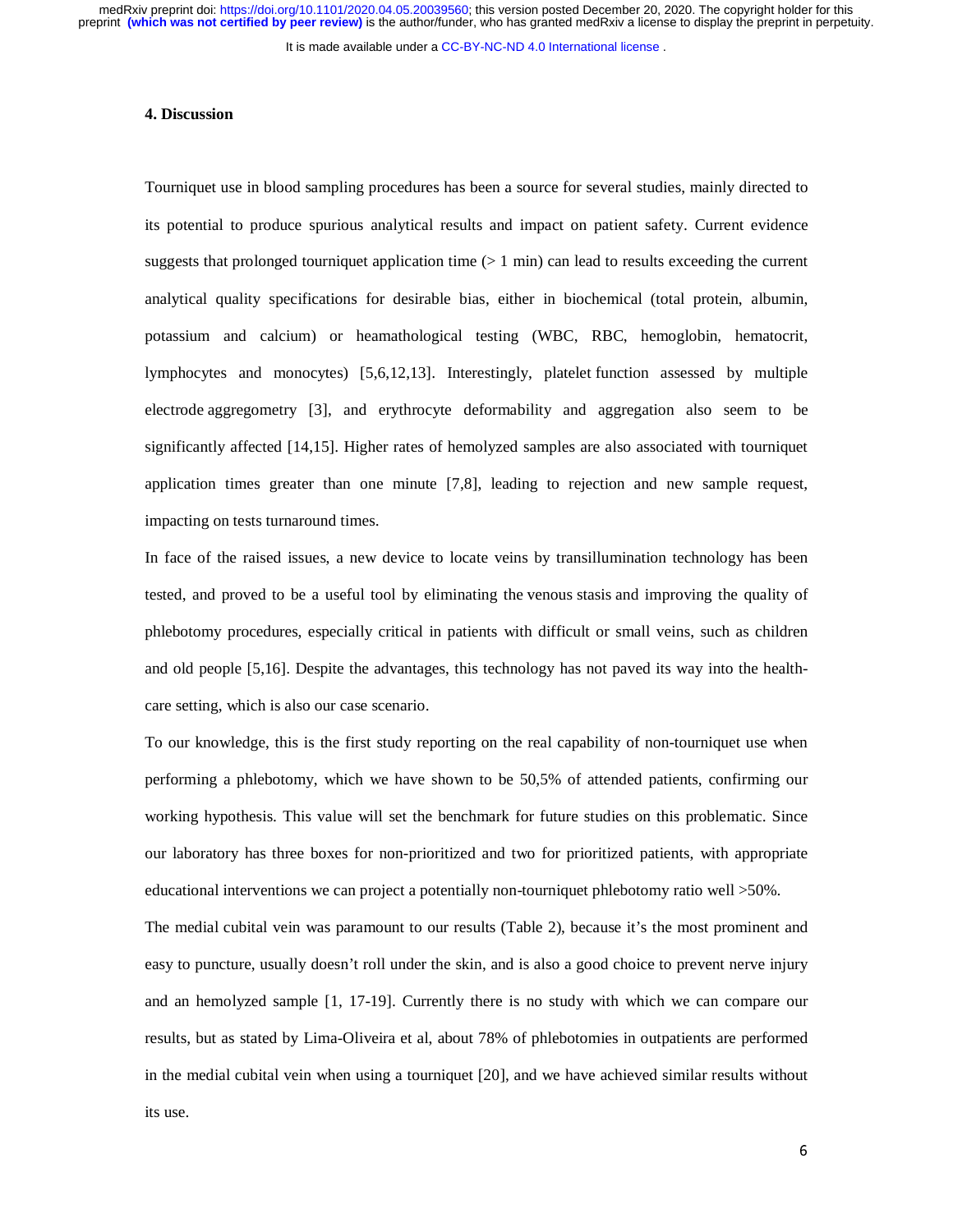It is made available under a CC-BY-NC-ND 4.0 International license.

Our results are in clear contradiction with the GP41-A7 standard statement, declaring that the phlebotomist may not be able to prioritize the antecubital veins without tourniquet application [2]. Adding to this, neither BMS had a failed phlebotomy, which demonstrates good selection and confidence to perform.

We have also confirmed that performing phlebotomy in prioritized patients limits our capability of drawing blood without tourniquet use, despite no difference found between age-group means. This clearly shows that we stand before true-different group-populations.

Three limitations need to be acknowledged regarding the present study. The first is that each phlebotomist as its own technique and confidence to perform, and we cannot measure its effect on the results. The second limitation is the number of phlebotomy days. As stated in Table 1, BMS 2 had better and maintained values of non-tourniquet use since day 5. The third one is that we have not tested the reverse group-BMS pair to verify that the results were still concordant.

#### **5. Conclusions**

This is the first study reporting on the real capability of non-tourniquet use when performing a phlebotomy, which we have shown to be possible and desirable in at least half of the attended patients, though being more limited in specific group populations. We also demonstrate that BMS were able to prioritize the antecubital veins without tourniquet application, with the medial cubital vein the most prone to be punctured (78% of attempts). Our results clearly provide some room for continuous quality improvement in the laboratory pre-analytical phase, which is one of the primary sources of errors in the total testing process.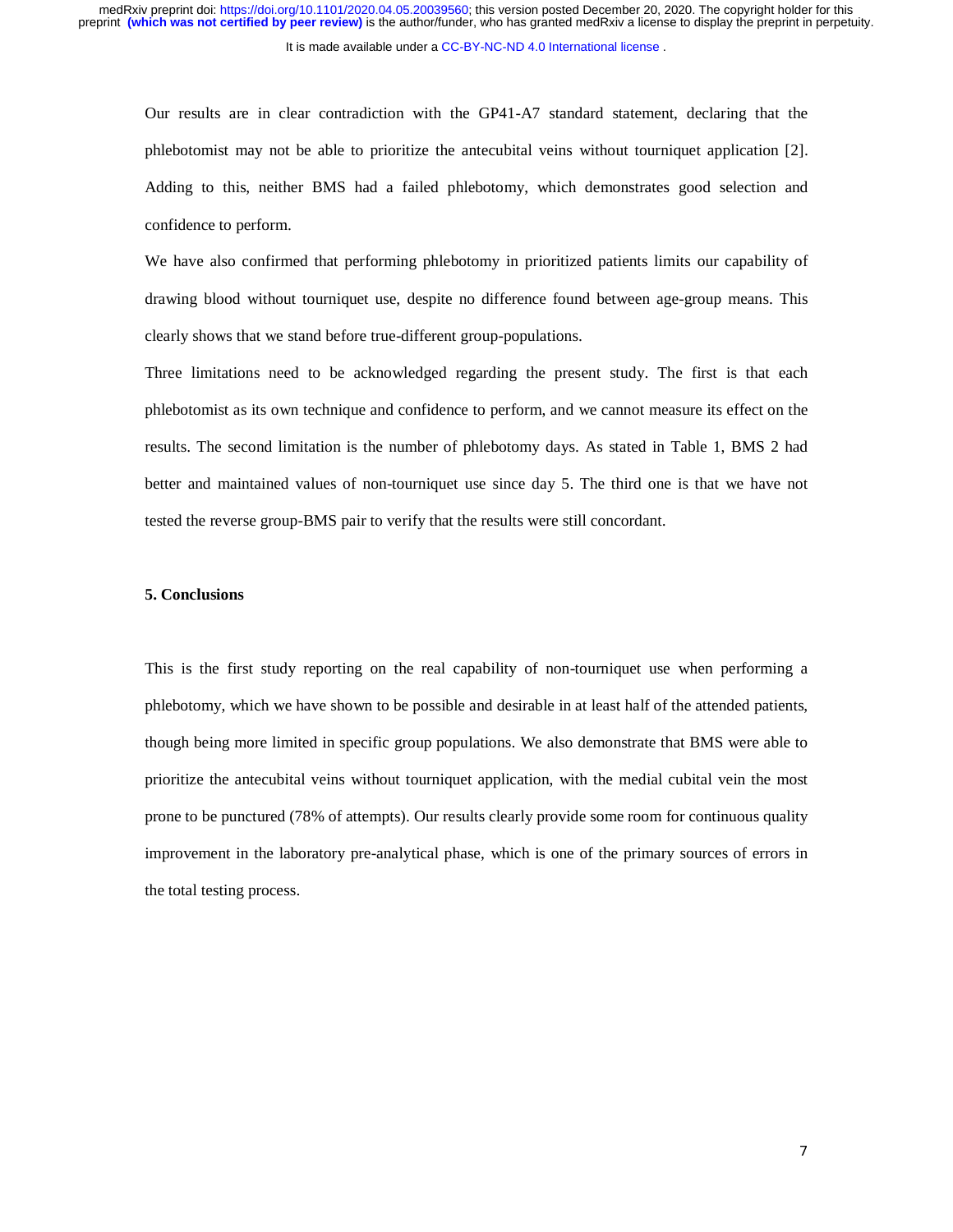It is made available under a CC-BY-NC-ND 4.0 International license.

# **Declarations**

## **Authors Contributions:**

FF and MA both declare:

- 1. Made a substantial contribution to the concept or design of the work; or acquisition, analysis or interpretation of data;
- 2. Drafted the article or revised it critically for important intellectual content;
- 3. Approved the version to be published;
- 4. Participated sufficiently in the work to take public responsibility for appropriate portions of the content.
- 5. The manuscript is not under review of any other journal, and that it has not been published complete or partially in any other jornal, though a previous version has already a DOI in medRxiv (doi.org/10.1101/2020.04.05.20039560)

# **Conflicts of interest/Competing interests**

None to declare

# **Funding**

None to declare

# **Ethics Approval**

Not applicable

# **Acknowledgements**

None to declare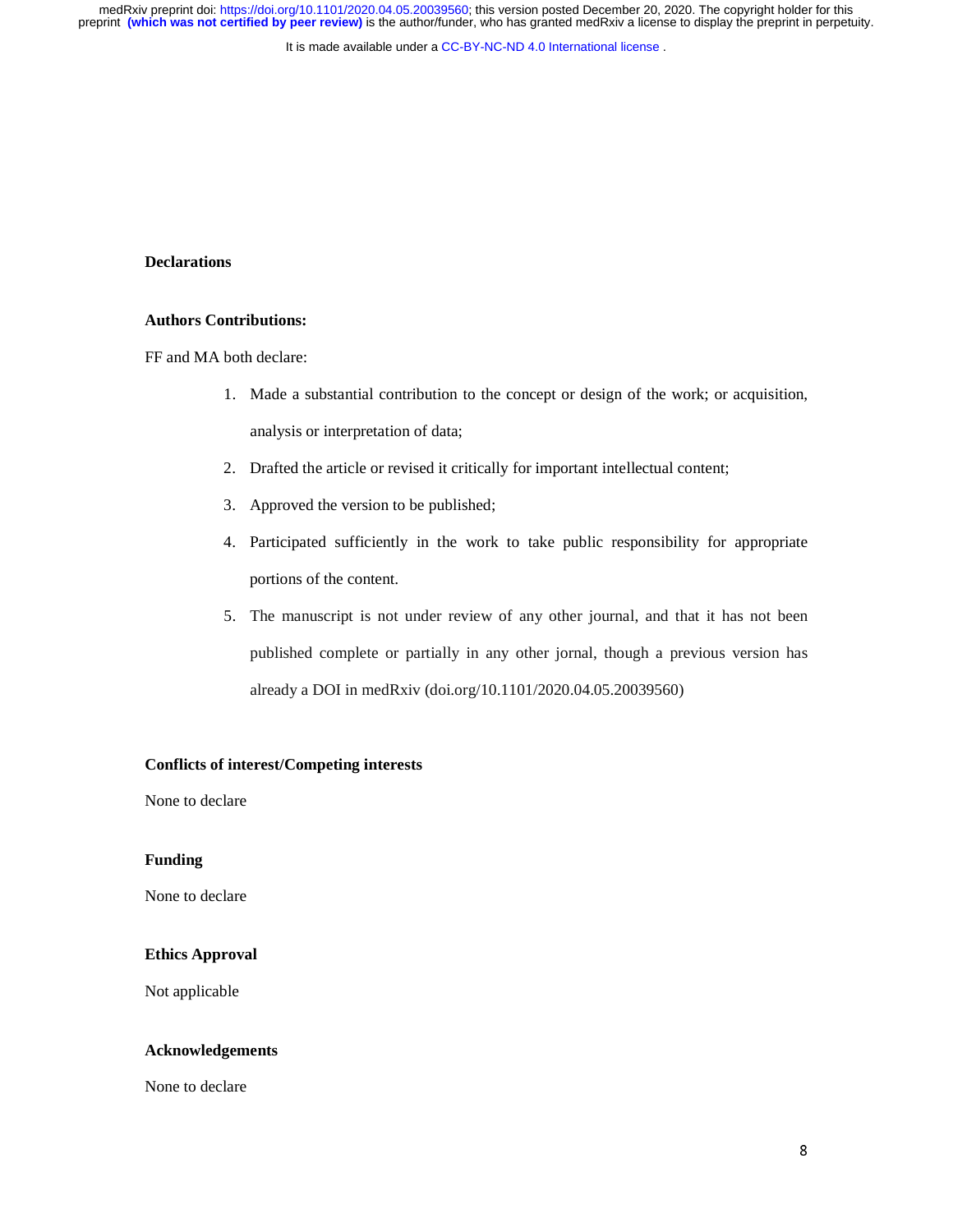It is made available under a CC-BY-NC-ND 4.0 International license.

## **References:**

- 1. Simundic AM, Bölenius K, Cadamuro J, Church S, Cornes MP, van Dongen-Lases EC, et al. Joint EFLM-COLABIOCLI Recommendation for venous blood sampling. Working Group for Preanalytical Phase (WG-PRE), of the European Federation of Clinical Chemistry and Laboratory Medicine (EFLM) and Latin American Working Group for Preanalytical Phase (WG-PRE-LATAM) of the Latin America Confederation of Clinical Biochemistry (COLABIOCLI). Clin Chem Lab Med 2018;56(12):2015-38.
- 2. Clinical and Laboratory Standards Institute. GP41: Procedures for the Collection of Diagnostic Blood Specimens by Venipuncture; Approved Standard—Seventh Edition. CLSI document GP41-A7. Wayne, PA: Clinical and Laboratory Standards Institute, 2017.
- 3. Lima-Oliveira G, Lippi G, Salvagno GL, Gaino S, Poli G, Gelati M, et al. Venous stasis and whole blood platelet aggregometry: a question of data reliability and patient safety. Blood Coagul Fibrinolysis 2015;26(6):665-8.
- 4. Lima-Oliveira G, Lippi G, Salvagno GL, Montagnana M, Picheth G, Guidi GC. The effective reduction of tourniquet application time after minor modification of the CLSI H03-A6 blood collection procedure. Biochem Med 2013;23(3):308-15.
- 5. Lima-Oliveira G, Lippi G, Salvagno GL, Montagnana M, Manguera CL, Sumita NM. New ways to deal with known preanalytical issues: use of transilluminator instead of tourniquet for easing vein access and eliminating stasis on clinical biochemistry. Biochem Med 2011;21:152-9.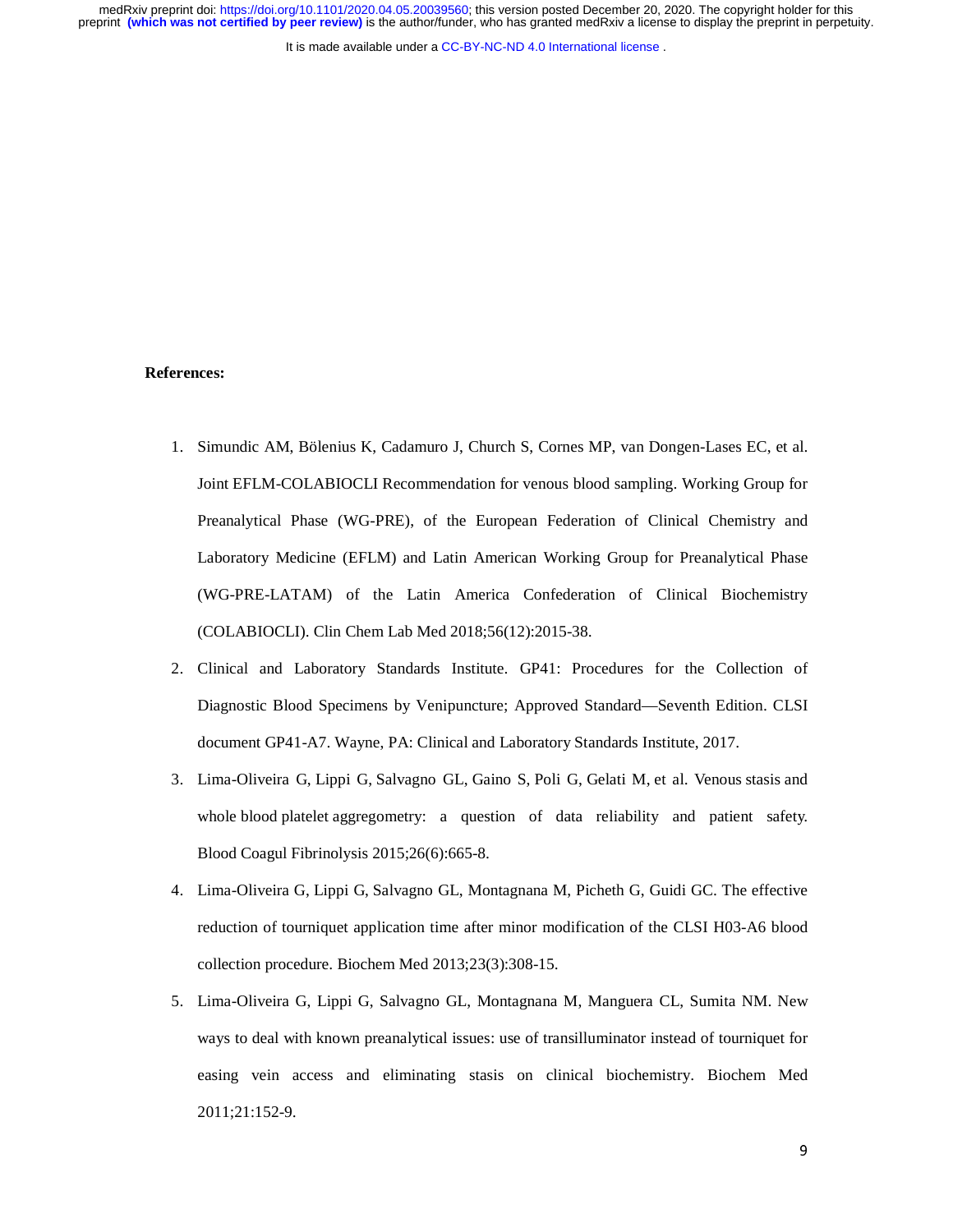- 6. Lippi G, Salvagno GL, Montagnana M, Brocco G, Guidi GC. Influence of short-term venous stasis on clinical chemistry testing. Clin Chem Lab Med 2005;43(8):869-875.
- 7. Phelan MP, Reineks EZ, Schold JD, Hustey FM, Chamberlin J, Procop GW. Preanalytic Factors Associated With Hemolysis in Emergency Department Blood Samples. Arch Pathol Lab Med 2018;142(2):229-235.
- 8. McCaughey EJ, Vecellio E, Lake R, Li L, Burnett L, Chesher D, et al. Key factors influencing the incidence of hemolysis: A critical appraisal of current evidence. Crit Rev Clin Lab Sci 2017;54(1):59-72.
- 9. Clinical and Laboratory Standards Institute. Procedures for the Collection of Diagnostic Blood Specimens by Venipuncture CLSI H3-A6 document. 6th ed. Wayne, PA: Clinical Laboratory Standards Institute, 2007.
- 10. Lima-Oliveira G, Lippi G, Salvagno GL, Montagnana M, Picheth G, Guidi GC. Impact of the phlebotomy training based on CLSI/NCCLS H03-A6 - procedures for the collection of diagnostic blood specimens by venipuncture. Biochem Med 2012;22(3):342-51.
- 11. Lima-Oliveira G, Guidi GC, Salvagno GL, Montagnana M, Rego FGM, Lippi G, et al. Is phlebotomy part of the dark side in the clinical laboratory struggle for quality? Lab Med 2012;43:172-6.
- 12. Lippi G, Salvagno GL, Montagnana M, Franchini M, Guidi GC. Venous stasis and routine hematologic testing. Clin Lab Haematol 2006;28:332-7.
- 13. Lippi G, Salvagno GL, Solero GP, Guidi GC. The influence of the tourniquet time on hematological testing for antidoping purposes. Int J Sports Med 2006;27(5):359-62.
- 14. Cengiz M, Ulker P, Meiselman HJ, Baskurt OK. Influence of tourniquet application on venous blood sampling for serum chemistry, hematological parameters, leukocyte activation and erythrocyte mechanical properties. Clin Chem Lab Med 2009;47(6):769-76.
- 15. Connes P, Uyuklu M, Tripette J, Boucher JH, Beltan E, Chalabi T, et al. Sampling time after tourniquet removal affects erythrocyte deformability and aggregation measurements. Clin Hemorheol Microcirc 2009;41(1):9-15.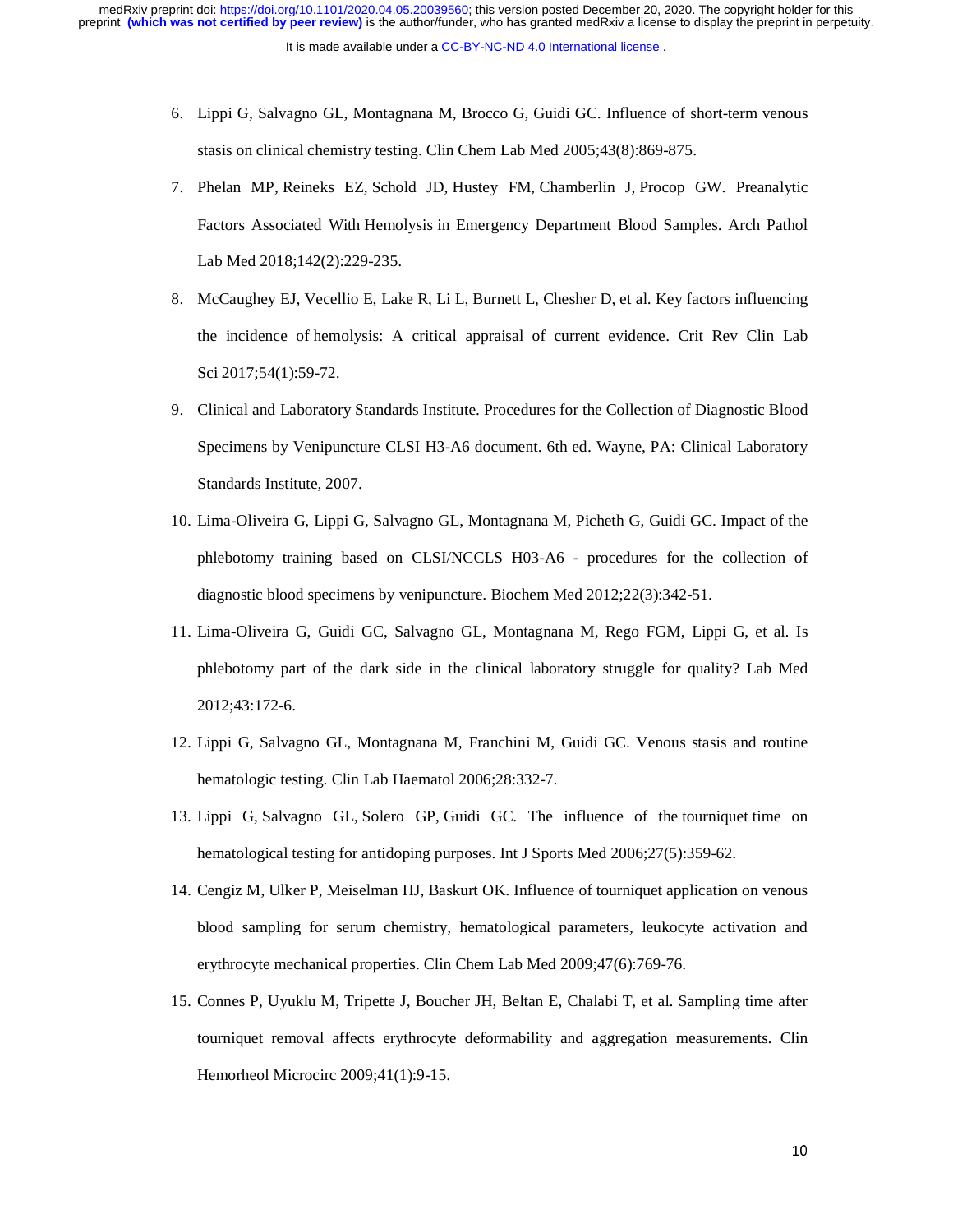It is made available under a CC-BY-NC-ND 4.0 International license. preprint **(which was not certified by peer review)** is the author/funder, who has granted medRxiv a license to display the preprint in perpetuity. medRxiv preprint doi: [https://doi.org/10.1101/2020.04.05.20039560;](https://doi.org/10.1101/2020.04.05.20039560) this version posted December 20, 2020. The copyright holder for this

- 16. Lima-Oliveira G, Lippi G, Salvagno GL, Montagnana M, Scartezini M, Guidi GC, et al. Transillumination: a new tool to eliminate the impact of venous stasis during the procedure for the collection of diagnostic blood specimens for routine haematological testing. Int J Lab Hematol 2011;33(5):457-62.
- 17. Ohnishi H. How to Prevent Phlebotomy-Related Nerve Injury. Rinsho Byori 2007;55(3):251- 6.
- 18. Mukai K, Nakajima Y, Nakano T, Okuhira M, Kasashima A, Hayashi R, et al. Safety of Venipuncture Sites at the Cubital Fossa as Assessed by Ultrasonography. J Patient Saf 2020;16(1):98-105.
- 19. Lippi G, Avanzini P, Cervellin G. Blood collection from intravenous lines: is one drawing site better than others? Lab Med 2014;45(2):172-5.
- 20. Lima-Oliveira G, Lippi G, Salvagno GL, Picheth G, Guidi GC. Laboratory Diagnostics and Quality of Blood Collection. J Med Biochem 2015;34(3): 288-94.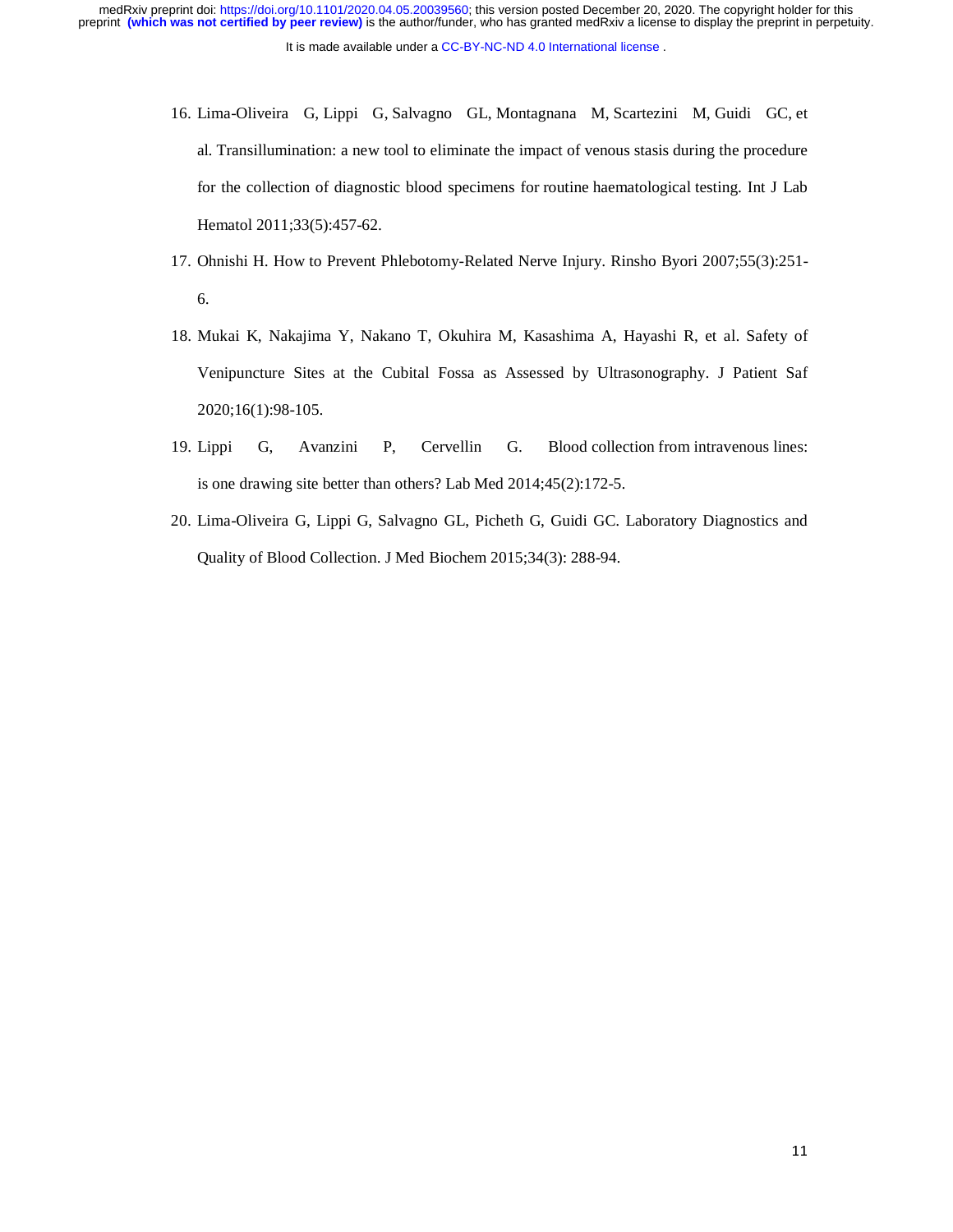It is made available under a [CC-BY-NC-ND 4.0 International license](http://creativecommons.org/licenses/by-nc-nd/4.0/) .

Table 1. Population study demographics and non-tourniquet-use (NTU) in attended-groups by each

BMS.

|                  | BMS 1              |         |             |            |                |        | BMS <sub>2</sub> |             |                |            |  |
|------------------|--------------------|---------|-------------|------------|----------------|--------|------------------|-------------|----------------|------------|--|
|                  | Non-priority group |         |             |            | Priority group |        |                  |             |                |            |  |
| Day              | ${\rm TP}$         | Male    | Age (years) | <b>NTU</b> | <b>NTU</b>     | TP     | Male             | Age (years) | <b>NTU</b>     | <b>NTU</b> |  |
|                  |                    |         |             | ${\bf N}$  | $\%$           |        |                  |             | ${\bf N}$      | $\%$       |  |
| $\mathbf{1}$     | 35                 | 18/35   | 58 (18-85)  | 20         | 57,1           | $27\,$ | 10/27            | $57(11-80)$ | $\overline{7}$ | 26         |  |
| $\mathfrak{2}$   | 36                 | 15/36   | 55 $(8-93)$ | $20\,$     | 55,5           | 37     | 19/37            | 57 (18-91)  | $\tau$         | 19         |  |
| 3                | 34                 | 14/34   | $61(8-92)$  | 23         | 67,6           | 34     | 16/34            | $55(20-95)$ | 8              | 23,6       |  |
| $\overline{4}$   | 34                 | 14/34   | $54(16-83)$ | 21         | 61,7           | $28\,$ | 10/28            | $60(21-88)$ | 9              | 32,1       |  |
| 5                | 34                 | 16/34   | 54 (13-86)  | $27\,$     | 79,4           | 36     | 17/36            | 58 (17-85)  | 13             | 36,1       |  |
| 6                | 30                 | 13/30   | 59 (16-91)  | 16         | 53,3           | $27\,$ | 16/27            | $61(21-84)$ | 10             | 37         |  |
| $\boldsymbol{7}$ | $28\,$             | 13/28   | $57(34-81)$ | 15         | 53,6           | 24     | 6/24             | 59 (29-85)  | 10             | 41,6       |  |
| 8                | 43                 | 21/43   | 59 (27-83)  | 38         | 88,3           | 34     | 14/34            | $60(12-93)$ | 13             | 38,2       |  |
| 9                | 39                 | 18/39   | 63 (33-88)  | $28\,$     | 71,8           | 37     | 12/37            | 63 (21-92)  | 13             | 35,1       |  |
| $10\,$           | $40\,$             | 17/40   | $60(20-86)$ | $28\,$     | $70\,$         | 46     | 16/46            | 63 (11-96)  | 19             | 41,3       |  |
| Total            | 353                | 159/353 | 58 (8-93)   | 236        | 66,9           | 330    | 136/330          | 59 (11-96)  | 109            | 33         |  |

TP – Total patients attended. NTU N – Non-Tourniquet-Use absolute count.